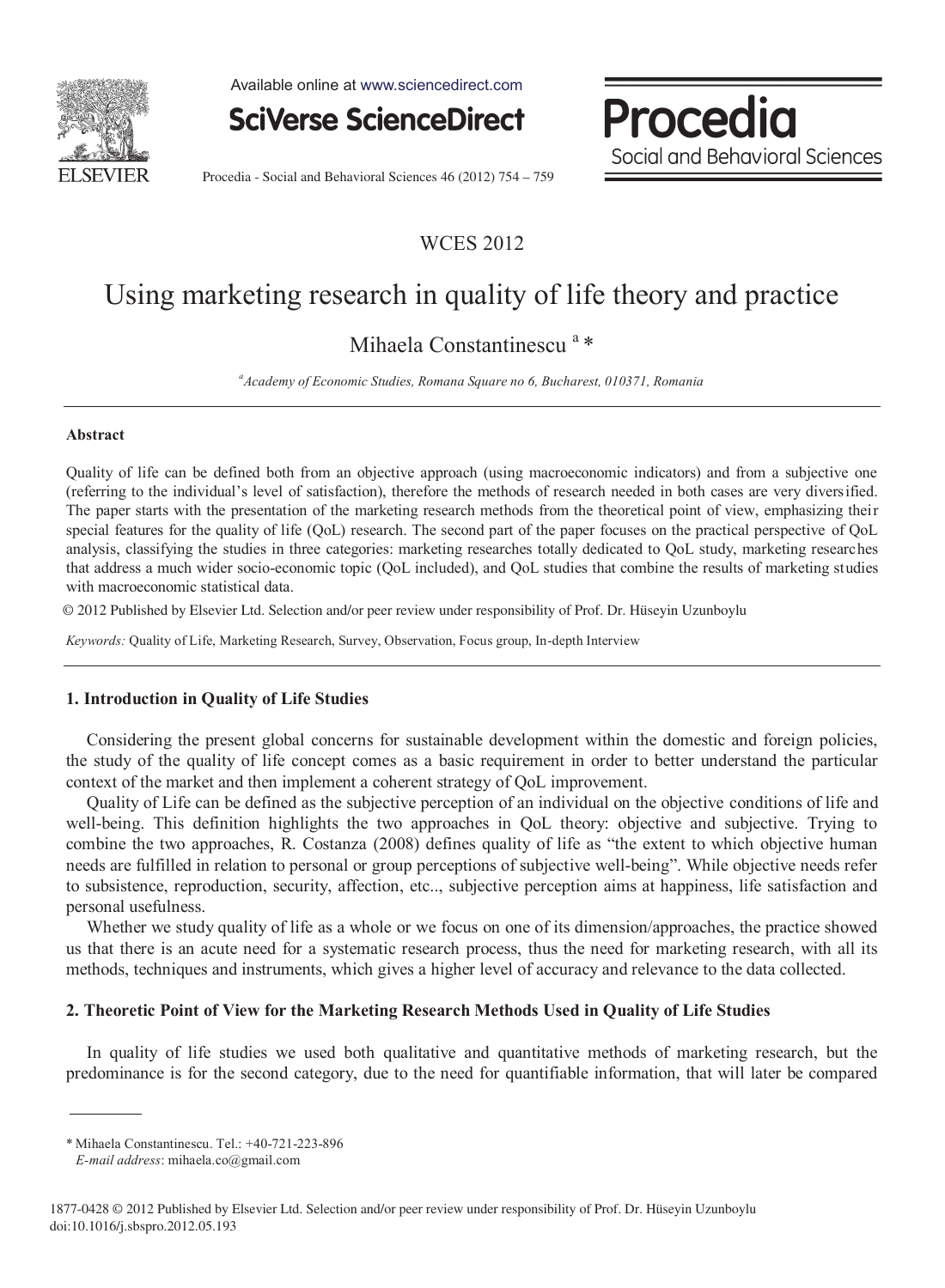with the results of other studies in order to identify the level of development for this phenomenon in time. The most frequent quantitative methods used in quality of life studies are survey and observation, while the qualitative researches most used are focus-group and in-depth interview.

Both from the theoretical and practical perspective, the most frequent used marketing research method is the survey, which involves collecting data about individuals through interviews. This method allows a wide variety of data collection from a large number of persons, so that the data gathered are representative, accurate and relevant.

To meet the three conditions mentioned above, the most important step within the survey is the construction of the questionnaire, the instrument for data collection. It is said that a research cannot be better than its questionnaire (Moser, 1967), theory and practice proving this statement true by the multitude of problems that a researcher may face as long as he is not developing a coherent process of the questionnaire design, problem such as lack of representativeness of the collected data, different answers due to the different interpretation for the same question, lack of exhaustiveness in the answers provided in the questionnaire, etc.

The most important studies about the subjective approach for quality of life are based on surveys, of which are worth mentioning the European Quality of Life Survey (EQLS), Mercer Quality of Living Survey, Perception Survey on Quality of Life in European Cities (conducted at the request of the European Commission), Eurobarometer, European Union Statistics on Income and Living Conditions (EU-SILC), European Social Survey (ESS), International Social Survey Programme (ISSP), World Value Survey (WVS), The Stiglitz Report and the Economist Intelligence Unit's Quality-of-Life Index.

However, researchers that use the survey are usually facing two major problems: the lack of interest to participate in the research and the uncertainty regarding the truthfulness of the data provided by respondents.

These two disadvantages of the survey may be eliminated by means of observation, where the information collected reflects the actual behavior of individuals, precisely because, most of the times, they are not aware they are being observed, so they cannot manipulate the information provided to the researcher. Because of the concealment of the research based on observation, there have been a series of problems that appeared with regards to the ethical issues of carrying out such research. The solution is that these studies are confidential; the participants are not in any way connected to the information collected.

In terms of quality of life studies, observation is founded mainly in medical studies regarding the state of health and welfare of patients, without disturbing them with further questions. Observation can be either mechanical (using various medical instruments recording the patient's vital signs), or personal (by observations made by the persons around the patient).

Focus-group research involves relatively long and detailed discussions with a group of 8-12 people about a phenomenon, without having a structured interview. Instead, the researcher is proposing topics for discussion on which the participants would state their point of view, guiding them carefully towards the needed information.

Although most of the marketing research for quality of life is based on surveys, there are still a series of studies whose data are collected using qualitative research, particularly through focus-groups. But such studies are usually aimed at a much narrow area of quality of life and are addressing a certain category of the public (such as patients or former patients, the elderly, people with disability, etc.) or relate to a particular theme (the influence of a certain disease on the quality of life, the evolution of quality of life after illness recovery, the meaning of the quality of life for the individual, etc.). An example in this respect is the article "The use of focus groups in evaluating quality of life components among elderly Chinese people" (Leung et al., 2004), which assesses the quality of life among the elderly population in China, through group discussions with 44 people. As it can be seen above, usually focus-group researches have a much lower incidence rate compared with surveys, thus their result cannot be extrapolated globally.

The in-depth interview involves discussing with a sole participant and is recommended when the group discussion cannot be organized, either because of the scope of the research (in the case of research with experts, taking into consideration data confidentiality; or for researches on intimate or taboo topics), or because the type of participants is requesting such a research method (taking into account that not everyone expresses freely their opinion in front of strangers). The focus group features are found also in the in-depth interview, thus the data collected using this method cannot be extrapolated for the entire community, but may offer a detailed picture of the